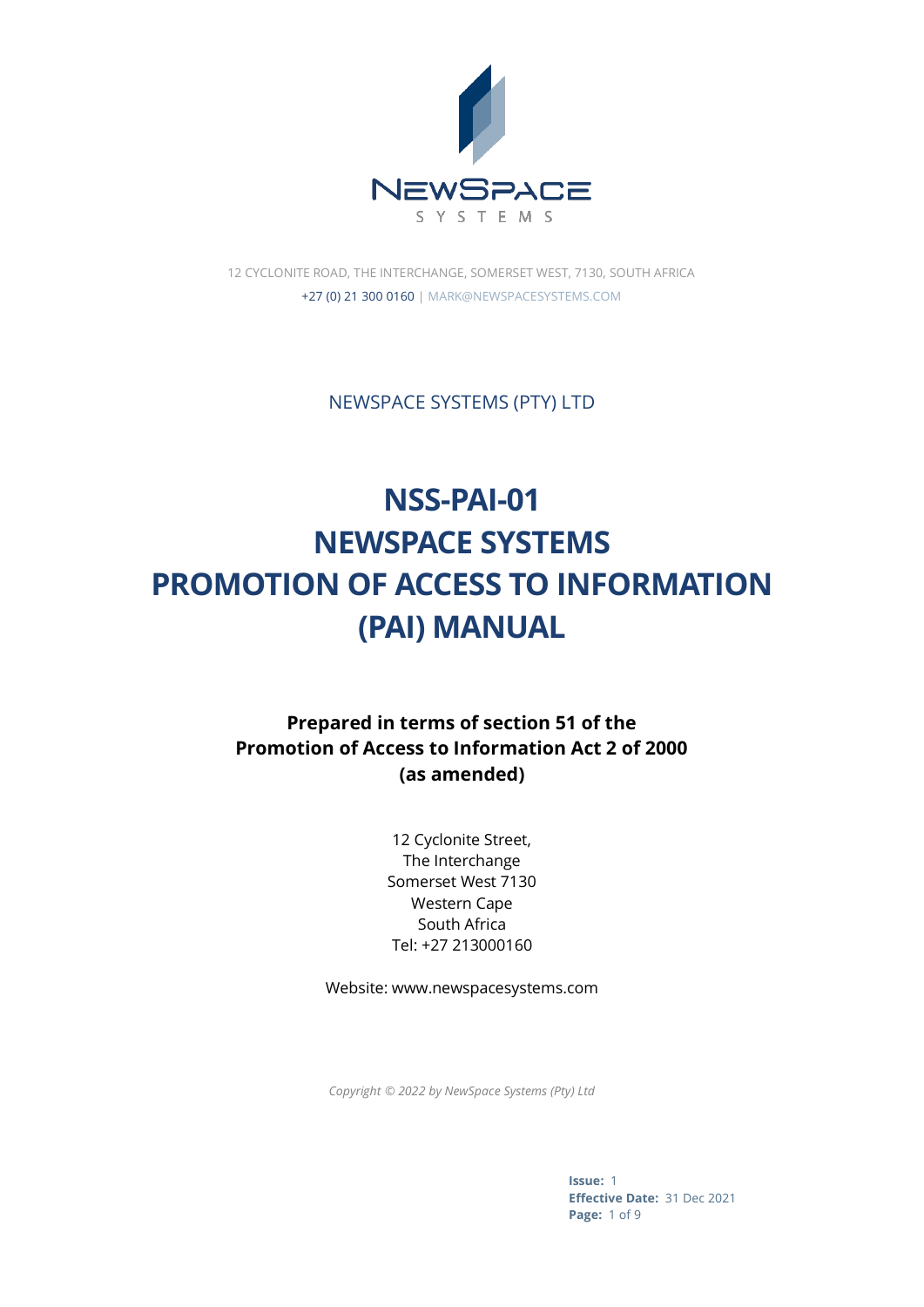## **DOCUMENTED INFORMATION**

|                     | <b>APPROVAL</b>                                                                                                                                                                              |
|---------------------|----------------------------------------------------------------------------------------------------------------------------------------------------------------------------------------------|
| <b>Approved By:</b> | Tanya Lerm                                                                                                                                                                                   |
| <b>Designation:</b> | $\overline{\mathsf{\circ}}$ Operations Officer<br>Chief <sub>k</sub>                                                                                                                         |
| Signature:          |                                                                                                                                                                                              |
| Date:               | 31-Dec-2021                                                                                                                                                                                  |
|                     | Signatories to this document certify that content has<br>been reviewed and approved, that it complies with<br>the NewSpace Systems' quality standards and<br>releases this document for use. |

# **I. Issue History**

| l Issue l | <b>Date</b> | <b>Change details</b> | <b>Change Author</b><br>(Designation) | <b>Reviewer</b><br>(Designation) | <b>Affected</b><br>sections |
|-----------|-------------|-----------------------|---------------------------------------|----------------------------------|-----------------------------|
|           | 31 Dec 2021 | First Release         | L. Visagie<br>(QA Coordinator)        | Tanya Lerm<br>(COO)              | All                         |

## **II. Acronyms and Abbreviations**

| Term          | <b>Description</b>                                                |
|---------------|-------------------------------------------------------------------|
| CCTV          | Closed-Circuit Television                                         |
| <b>CEO</b>    | <b>Chief Executive Officer</b>                                    |
| COO           | <b>Chief Operations Officer</b>                                   |
| <b>DIO</b>    | Deputy Information Officer                                        |
| IO            | Information Officer                                               |
| H&S           | Health and Safety                                                 |
| HR.           | Human Resource(s)                                                 |
| Minister      | Minister of Justice and Correctional Services                     |
| NSS.          | NewSpace Systems (Pty) Ltd.                                       |
| PAI           | Promotion of Access to Information                                |
| <b>PAIA</b>   | Promotion of Access to Information Act No. 2 of 2000 (as amended) |
| <b>POPI</b>   | Protection of Personal Information                                |
| <b>POPIA</b>  | Protection of Personal Information Act No.4 of 2013               |
| Regulator     | Information Regulator                                             |
| Republic /RSA | Republic of South Africa                                          |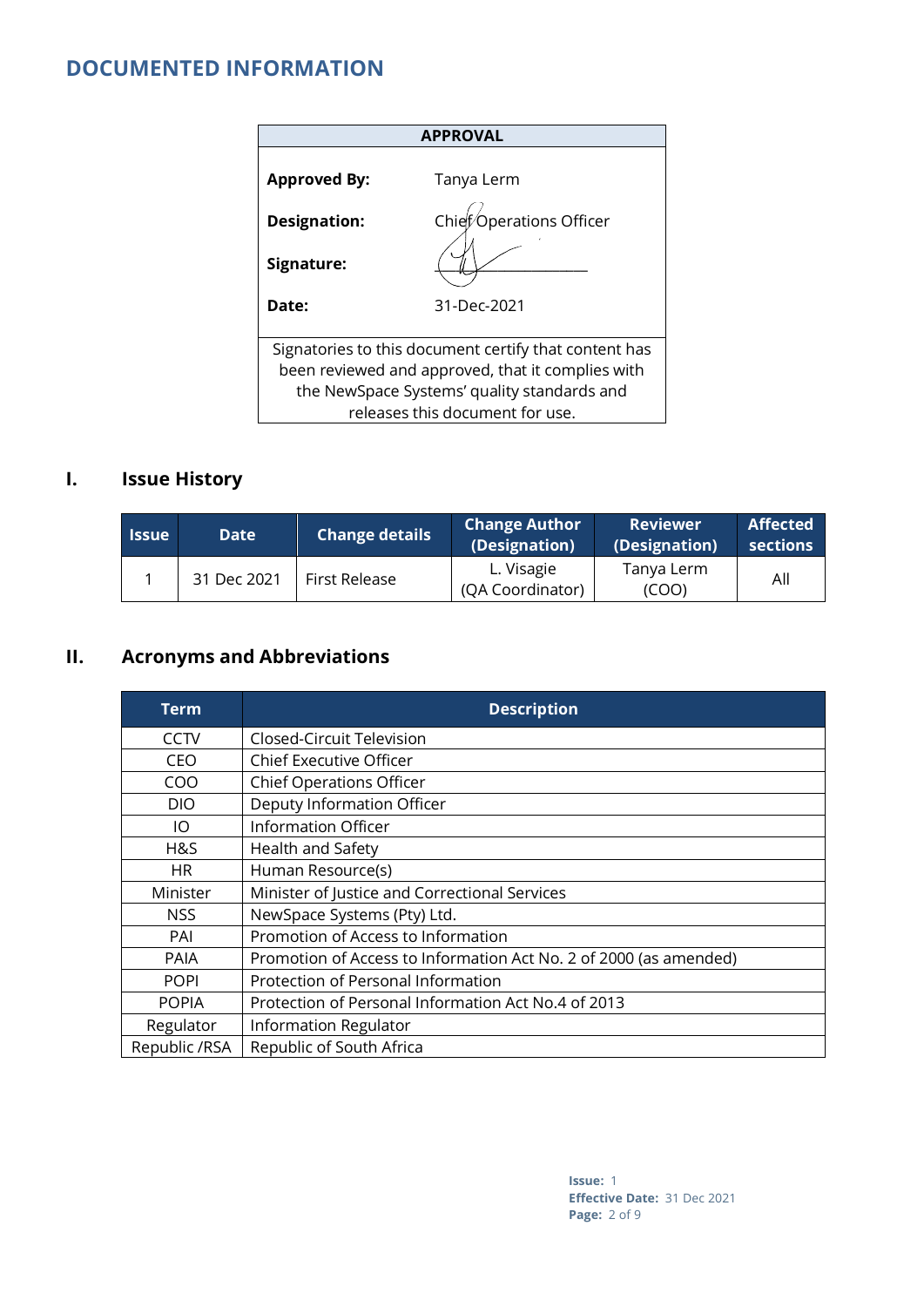# **A. PURPOSE OF THE PAI MANUAL**

This PAI Manual is useful for the public to:

- 1. Check the categories of records held by a body which are available without a person having to submit a formal PAI request.
- 2. Have a sufficient understanding of how to make a request for access to a record of the body, by providing a description of the subjects on which the body holds records and the categories of records held on each subject.
- 3. Know the description of the records of the body which are available in accordance with any other legislation.
- 4. Access all the relevant contact details of the Information Officer and Deputy Information Officer who will assist the public with the records they intend to access.
- 5. Know the description of the guide on how to use PAIA, as updated by the Regulator and how to obtain access to it.
- 6. Know if the body will process personal information, the purpose of processing of personal information and the description of the categories of data subjects and of the information or categories of information relating thereto.
- 7. Know the description of the categories of data subjects and of the information or categories of information relating thereto.
- 8. Know the recipients or categories of recipients to whom the personal information may be supplied.
- 9. Know if the body has planned to transfer or process personal information outside the Republic of South Africa and the recipients or categories of recipients to whom the personal information may be supplied.
- 10. Know whether the body has appropriate security measures to ensure the confidentiality, integrity and availability of the personal information which is to be processed.

# **B. KEY CONTACT DETAILS FOR ACCESS TO REQUEST INFORMATION FROM NSS**

| <b>Appointed Information Officer Information</b> |                                                        |                                                                                                                    |                               |
|--------------------------------------------------|--------------------------------------------------------|--------------------------------------------------------------------------------------------------------------------|-------------------------------|
| <b>Aspect</b>                                    | <b>CHIEF</b>                                           | <b>Deputy</b>                                                                                                      | <b>Deputy</b>                 |
| <b>Name</b>                                      | Tanya Lerm                                             | Sunell Cronje                                                                                                      | Lorrette Visagie              |
| <b>Telephone</b>                                 | +27 21 300 0160                                        | +27 21 300 0160                                                                                                    | +27 21 300 0160               |
| Email                                            | tl@newspacesystems.com                                 | sc@newspacesystems.com                                                                                             | <u>lv@newspacesystems.com</u> |
| <b>Type</b>                                      | <b>Executive and HR</b>                                | Financial                                                                                                          | All Other                     |
|                                                  | <b>National Office and General Contact Information</b> |                                                                                                                    |                               |
| <b>Physical and Postal Address</b>               |                                                        | NewSpace Systems Pty. Ltd.<br>12 Cyclonite Street<br>The Interchange<br>Somerset West, 7130<br><b>Western Cape</b> |                               |
| <b>Telephone</b>                                 |                                                        | +27 21 300 0160                                                                                                    |                               |
| <b>Contact Email</b>                             |                                                        | mark@newspacesystems.com                                                                                           |                               |
| <b>Website</b>                                   | www.newspacesystems.com                                |                                                                                                                    |                               |

**Issue:** 1 **Effective Date:** 31 Dec 2021 **Page:** 3 of 9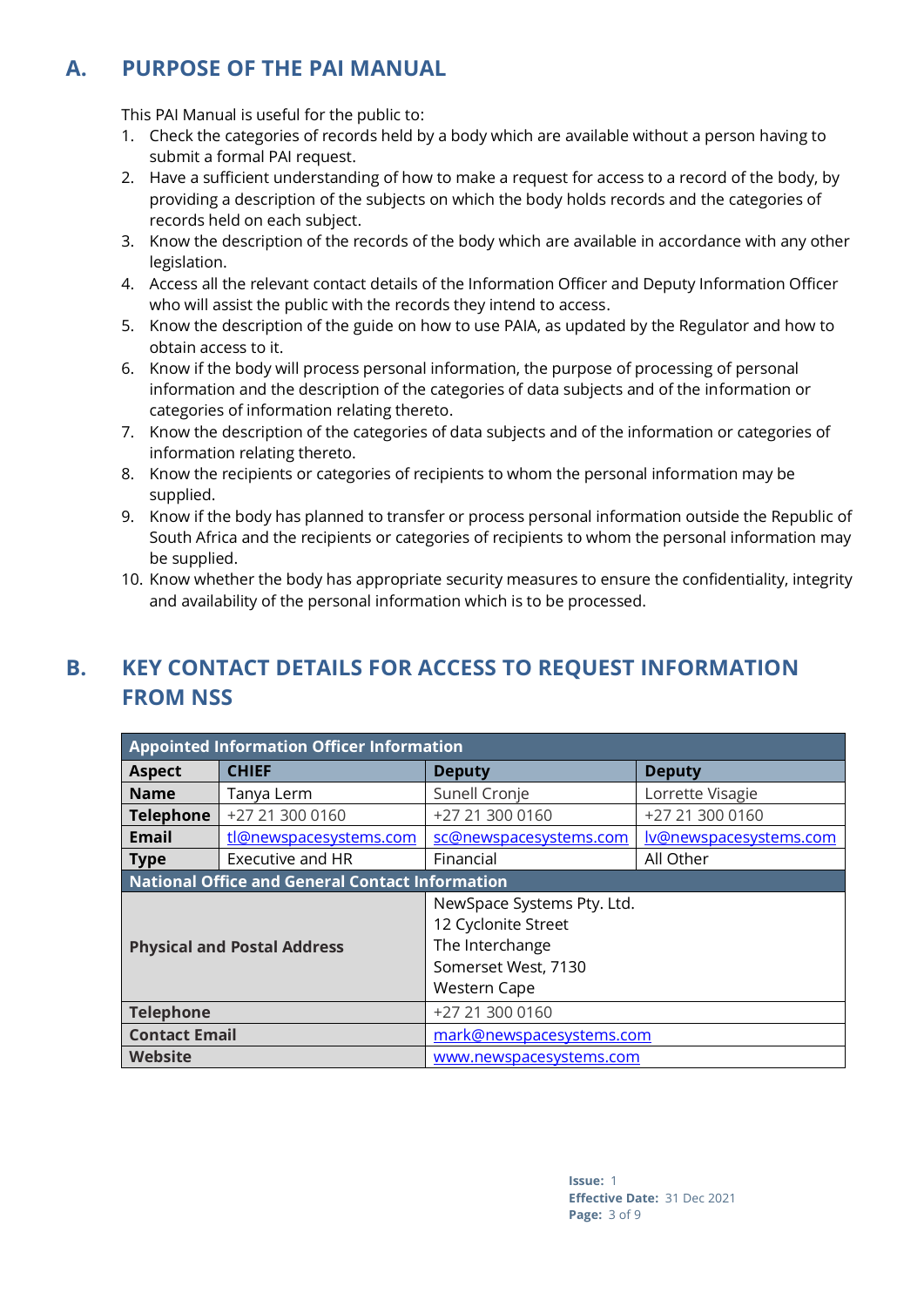# **C. GUIDE ON HOW TO USE PAIA AND HOW TO OBTAIN ACCESS TO THE GUIDE**

- 1. The Regulator has, in terms of section 10(1) of PAIA, as amended, updated, and made available the revised Guide on how to use PAIA ("Guide"), in an easily comprehensible form and manner, as may reasonably be required by a person who wishes to exercise any right contemplated in PAIA and POPIA.
- 2. The Guide is available in each of the official languages and in braille.
- 3. The aforesaid Guide contains the description of:
	- a) The objects of PAIA and POPIA.
	- b) The postal and street address, phone number, and if available, electronic mail address of:
		- i The Information Officer of every public body.
			- ii Every Deputy Information Officer of every public and private body designated in terms of section 17(1) of PAIA $^1$  and section 56 of POPIA $^2$ .
	- c) The manner and form of a request for:
		- $i$  Access to a record of a public body contemplated in section 11<sup>3</sup>.
		- ii Access to a record of a private body contemplated in section 50 $4$ .
	- d) The assistance available from the IO of a public body in terms of PAIA and POPIA.
	- e) The assistance available from the Regulator in terms of PAIA and POPIA.
	- f) All remedies in law available regarding an act or failure to act in respect of a right or duty conferred or imposed by PAIA and POPIA, including the manner of lodging:
		- i An internal appeal.
		- ii A complaint to the Regulator.
		- iii An application with a court against a decision by the information officer of a public body, a decision on internal appeal or a decision by the Regulator or a decision of the head of a private body.
		- iv The provisions of sections 14<sup>5</sup> and 51<sup>6</sup> requiring a public body and private body, respectively, to compile a manual, and how to obtain access to a manual.
		- v The provisions of sections 15<sup>7</sup> and 52<sup>8</sup> providing for the voluntary disclosure of categories of records by a public body and private body, respectively.

*<sup>3</sup> Section 11(1) of PAIA- A requester must be given access to a record of a public body if that requester complies with all the procedural* requirements in PAIA relating to a request for access to that record; and access to that record is not refused in terms of any ground for refusal *contemplated in Chapter 4 of this Part.*

- <sup>4</sup> *Section 50(1) of PAIA- A requester must be given access to any record of a private body if*
	- *a) that record is required for the exercise or protection of any rights,*
	- *b) that person complies with the procedural requirements in PAIA relating to a request for access to that record, and*
	- *c) access to that record is not refused in terms of any ground for refusal contemplated in Chapter 4 of this Part.*

*<sup>5</sup> Section 14(1) of PAIA- The information officer of a public body must, in at least three official languages, make available a manual containing information listed in paragraph 4 above.*

*<sup>6</sup> Section 51(1) of PAIA- The head of a private body must make available a manual containing the description of the information listed in paragraph 4 above.*

*<sup>7</sup> Section 15(1) of PAIA- The information officer of a public body, must make available in the prescribed manner a description of the categories of records of the public body that are automatically available without a person having to request access*

*<sup>8</sup> Section 52(1) of PAIA- The head of a private body may, on a voluntary basis, make available in the prescribed manner a description of the categories of records of the private body that are automatically available without a person having to request access*

> **Issue:** 1 **Effective Date:** 31 Dec 2021 **Page:** 4 of 9

<sup>1</sup> Section 17(1) of PAIA- *For the purposes of PAIA, each public body must, subject to legislation governing the employment of personnel of the public body concerned, designate such number of persons as deputy information officers as are necessary to render the public body as accessible as reasonably possible for requesters of its records.* 

*<sup>2</sup> Section 56(a) of POPIA- Each public and private body must make provision, in the manner prescribed in section 17 of the Promotion of Access to Information Act, with the necessary changes, for the designation of such a number of persons, if any, as deputy information officers as is necessary to perform the duties and responsibilities as set out in section 55(1) of POPIA.*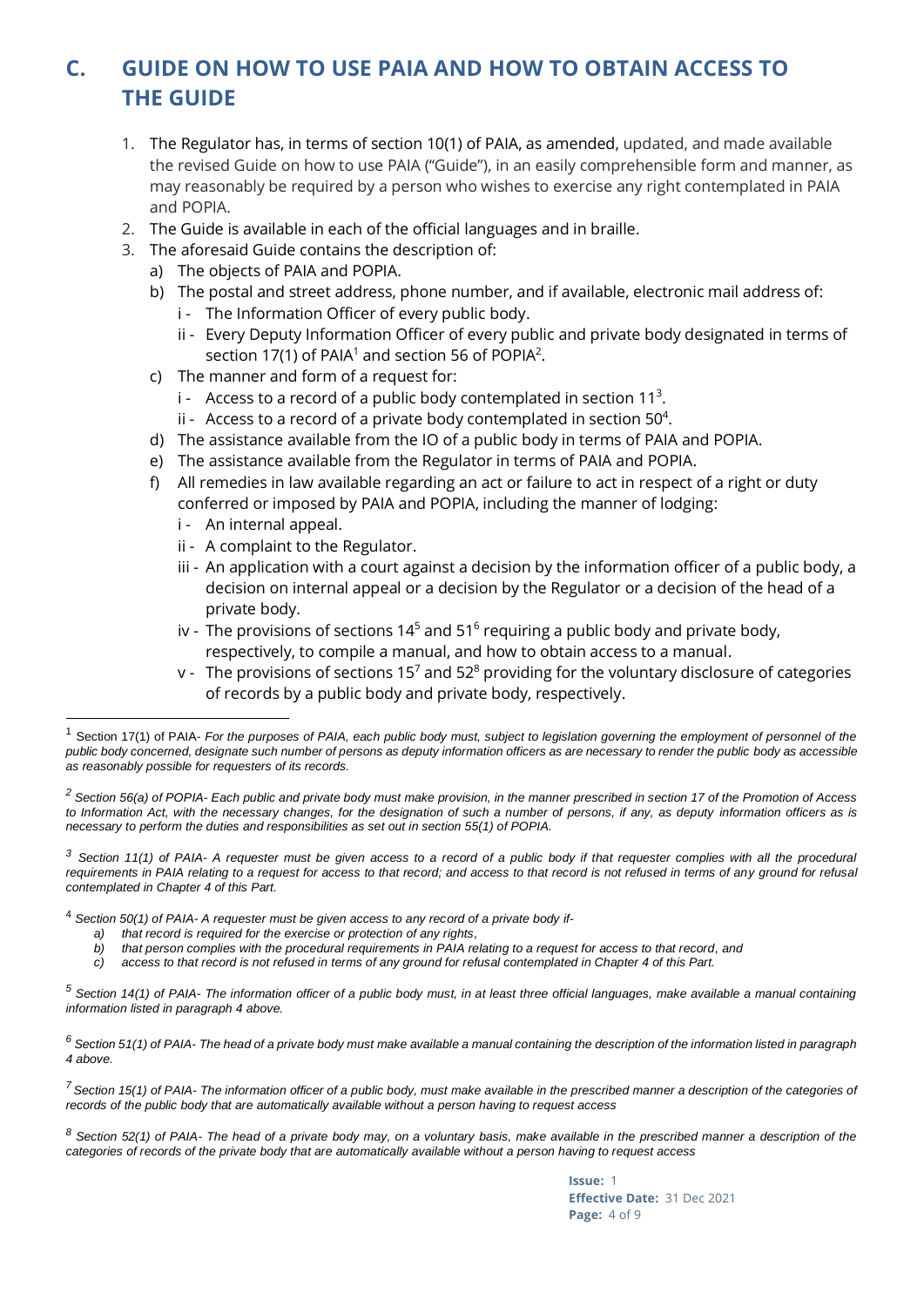- vi The notices issued in terms of sections  $22^9$  and  $54^{10}$  regarding fees to be paid in relation to requests for access.
- vii The regulations made in terms of section 92 $^{\rm 11}.$
- 4. Members of the public can inspect or make copies of the Guide from the offices of the public and private bodies, including the office of the Regulator, during normal working hours.
- 5. The Guide can also be obtained:
	- a) Upon request to the Information Officer.
	- b) From the website of the Regulator (https://www.justice.gov.za/inforeg/).
- 6. A copy of the Guide is also available in English official language, for public inspection during normal office hours.

# **D. CATEGORIES OF RECORDS OF NSS WHICH ARE AVAILABLE WITHOUT A PERSON HAVING TO REQUEST ACCESS**

- 1. Information that is obtainable via the NSS website about NSS is automatically available and need not be formally requested.
- 2. The following categories of records are automatically available for view, purchase, downloading or photocopying:
	- a) Press releases and publications i.e., upcoming events, media, and vacancies.
	- b) Products.
	- c) Quality documentation i.e., quality policy, cleanroom validation reports and certification.
	- d) Sales documentation i.e., terms and conditions.

# **E. DESCRIPTION OF THE RECORDS OF NSS WHICH ARE AVAILABLE IN ACCORDANCE WITH ANY OTHER LEGISLATION**

- 1. NSS keeps information and records in accordance with the following legislation, which includes, but is not limited to the following legislation:
	- a) Companies Act No. 71 of 2008.
	- b) The Value-Added Tax Act No. 89 of 1991.
	- c) Income Tax Act No. 58 of 1962.
	- d) South African Revenue Services Act, 34 of 1997.
	- e) Basic Conditions of Employment Act No. 75 of 1997.
	- f) Employment Equity Act No. 55 of 1998.
	- g) Labour Relations Act No. 66 of 1995.
	- h) Promotion of Equality and Prevention of Unfair Discrimination Act No. 4 of 2000.
	- i) The Occupational Health and Safety Act No. 85 of 1993.
	- j) Skills Development Act No. 97 of 1998.

*<sup>9</sup> Section 22(1) of PAIA- The information officer of a public body to whom a request for access is made, must by notice require the requester to pay the prescribed request fee (if any), before further processing the request.*

<sup>10</sup> *Section 54(1) of PAIA- The head of a private body to whom a request for access is made must by notice require the requester to pay the prescribed request fee (if any), before further processing the request.*

*<sup>11</sup> Section 92(1) of PAIA provides that "The Minister may, by notice in the Gazette, make regulations regarding-*

*<sup>(</sup>a) any matter which is required or permitted by this Act to be prescribed,*

*<sup>(</sup>b) any matter relating to the fees contemplated in sections 22 and 54,*

*<sup>(</sup>c) any notice required by this Act,*

*<sup>(</sup>d) uniform criteria to be applied by the information officer of a public body when deciding which categories of records are to be made available in terms of section 15, and*

*<sup>(</sup>e) any administrative or procedural matter necessary to give effect to the provisions of this Act."*

**Issue:** 1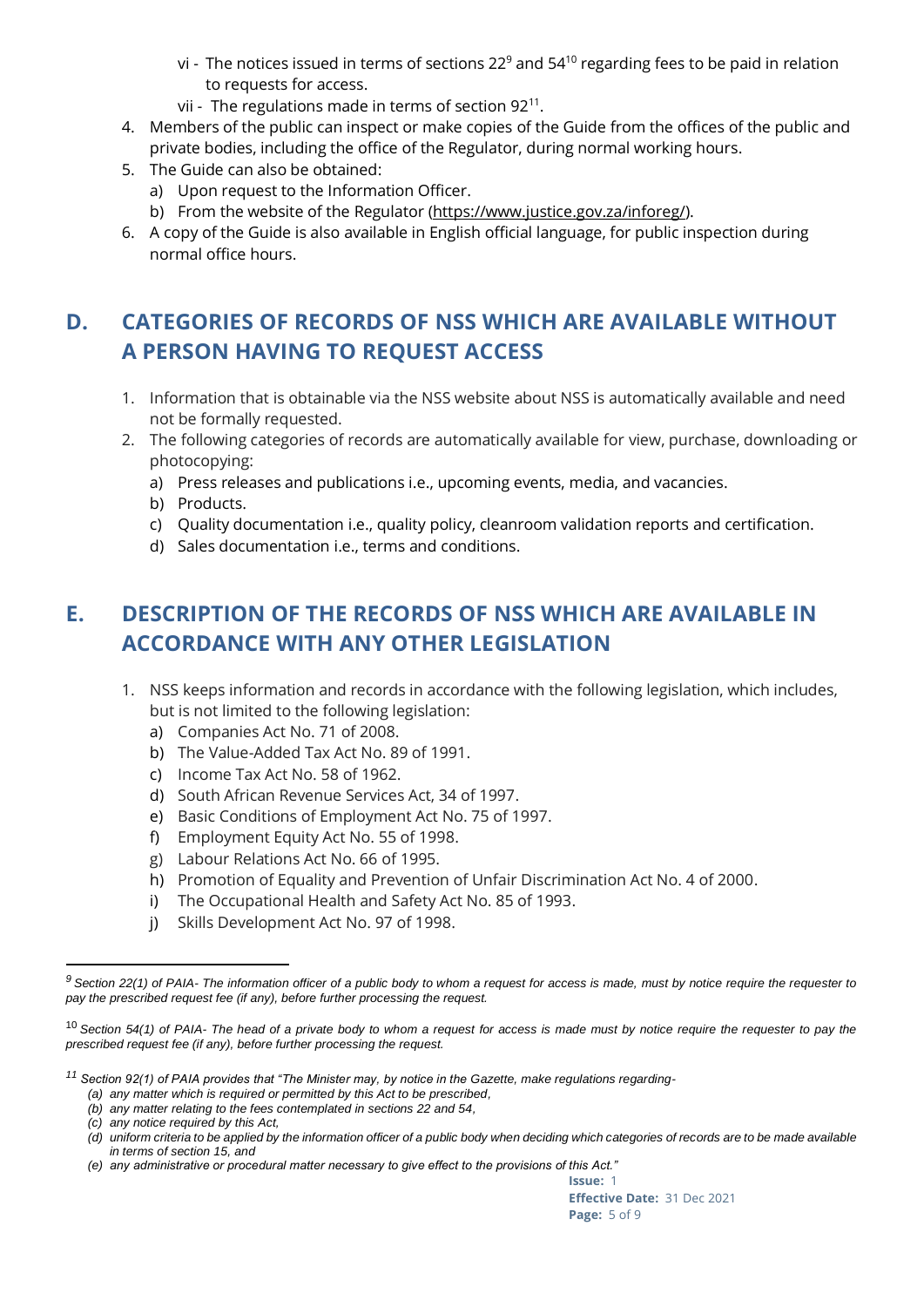- k) Skills Development Levies Act No. 9 of 1999.
- l) Unemployment Insurance Contributions Act No. 4 of 2002.
- m) Unemployment Insurance Fund Act No. 63 of 2001.
- n) The Compensation for Occupational Injuries and Diseases Act No. 130 of 1993.
- o) Customs and Excise Amendment Act, 45 of 1995.
- p) Copyright Act No. 98 of 1978.
- q) Trade Marks Act No. 194 of 1993.
- r) Hazardous Substances Act No. 15 of 1973.
- s) Electronic Communications and Transactions Act No. 25 of 2002.
- t) Broad-Based Economic Empowerment Act No. 53 of 2003.
- u) Promotion of Access to Information Act 2 of 2000.
- v) Protection of Personal Information Act 4 of 2013.
- w) Non-Proliferation of Weapons of Mass Destruction Act No. 87 of 1993.
- 2. From time to time, NSS may be required to comply with legislation as a result of the products being provided to customers in different geographical locations.

# **F. DESCRIPTION OF THE SUBJECTS ON WHICH THE BODY HOLDS RECORDS AND CATEGORIES OF RECORDS HELD ON EACH SUBJECT BY NSS**

- 1. This manual sets out a description of the subjects on which NSS holds records, and categories of records held on each subject. These include operational records utilised in the day to day running and administration of the business.
- 2. Access requests to the listed records/information below does not guarantee it will be approved/granted.

| <b>Information Officer - Executive and HR</b>                               |                                                     |
|-----------------------------------------------------------------------------|-----------------------------------------------------|
| <b>Executive Business Information</b>                                       |                                                     |
| Documents of Incorporation - Memorandum of Incorporation.                   | Minutes of Board of Directors Meetings.             |
| Appointment of Directors/Auditors/Secretaries.                              | Public Officer and other Prescribed Officers.       |
| Share Register and Other Statutory Registers.                               | Executive Management Reports.                       |
| Annual Integrated Reports.                                                  | Strategic and Business Plans.                       |
| Services and Products (incl. pricing).                                      |                                                     |
| Records held in compliance to specific legislation, regulations, and codes. |                                                     |
| <b>Human Resources</b>                                                      |                                                     |
| Employee Personal Information:                                              |                                                     |
| Employment Contracts.                                                       | Disciplinary Records.                               |
| Training Records.                                                           | Background Check (criminal records, credit checks). |
| Employment Equity Plan (if applicable).                                     |                                                     |
| <b>Sales</b>                                                                |                                                     |
| Pricing Information.                                                        | Sales Forecasts.                                    |
| General Correspondence.                                                     | Product Sales Records/ Statistics.                  |
| Customer Complaints.                                                        | Customer Information.                               |
| <b>Information Technology (IT)</b>                                          |                                                     |
| Network Diagrams.                                                           | Configuration Setups.                               |
| User Manuals.                                                               | System Performance Records.                         |
| General Correspondence.                                                     | Asset Registers - IT related hard- and software.    |
| User Awareness.                                                             | Security Certifications.                            |
| Privacy Program.                                                            | Project Plans.                                      |
| Investment Plans and Budgets.                                               | CCTV Footage.                                       |

**Issue:** 1 **Effective Date:** 31 Dec 2021 **Page:** 6 of 9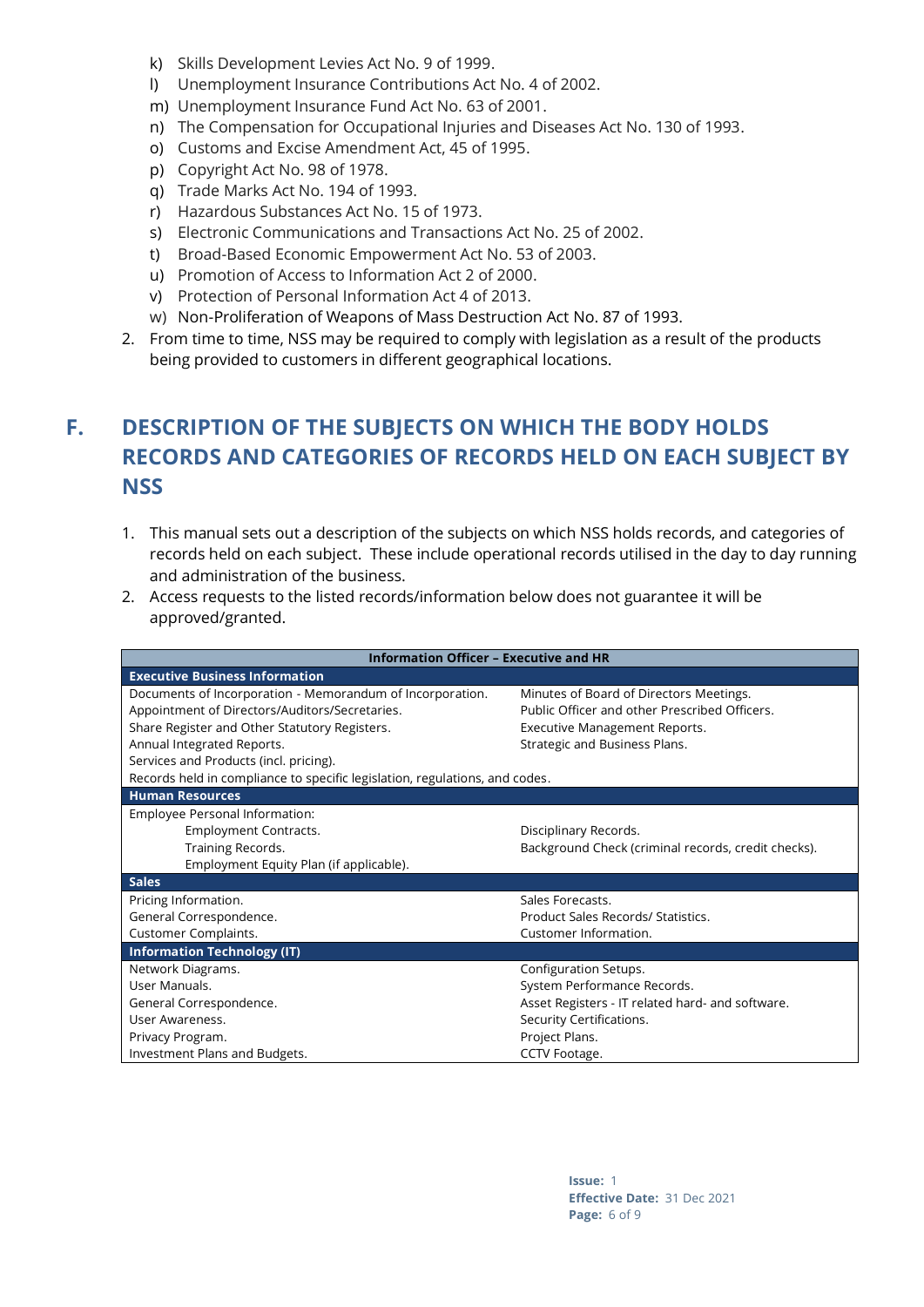| <b>Deputy Information Officer - Financial</b> |                                                                                                           |
|-----------------------------------------------|-----------------------------------------------------------------------------------------------------------|
| <b>Finance and Accounting</b>                 |                                                                                                           |
| Annual Financial Statements.                  | Tax Records (company and individual employees).                                                           |
| Accounting Records.                           | Banking Records Banking Statements.                                                                       |
| Paid Cheques.                                 | Electronic Bank Records.                                                                                  |
| Financial Asset Register.                     | Rental Agreements.                                                                                        |
| Contracts.                                    | Invoices.                                                                                                 |
| General Correspondence.                       | Financial Audit Records.                                                                                  |
| Management Accounts and Records.              | Budgets.                                                                                                  |
| Insurance.                                    | Share Register.                                                                                           |
| Financial Transactions.                       | Purchase and Order Records.                                                                               |
| Banking Records.                              | Statutory Returns Records.                                                                                |
| <b>Income Tax records</b>                     |                                                                                                           |
| Pay As You Earn (PAYE) Records.               | Documents Issued to Employees for Income Tax.                                                             |
| Payments to SARS on Behalf of Employees.      | Statutory Records.                                                                                        |
| <b>Personnel Information</b>                  |                                                                                                           |
| Employee Personal Information:                |                                                                                                           |
| Salary Records.                               | Leave Records.                                                                                            |
| Identity Documents.                           | Bank and Address Particulars.                                                                             |
|                                               |                                                                                                           |
|                                               |                                                                                                           |
| <b>Deputy Information Officer - Other</b>     |                                                                                                           |
| <b>Environmental</b>                          |                                                                                                           |
| Environmental Assessments.                    | Accident Investigation Reports.                                                                           |
| Safety Organizational Structures.             | Information Relating to the Fire Systems.                                                                 |
| Machinery Tests Records.                      | Contractor Agreements.                                                                                    |
| <b>Logistics</b>                              |                                                                                                           |
| Information Relating to Freight Agents.       | Inventory.                                                                                                |
| Shipping Information.                         | Delivery Plans.                                                                                           |
| General Correspondence.                       | Customs Documentation.                                                                                    |
| <b>Marketing</b>                              |                                                                                                           |
| Statistical Information on the Market.        | Customer Profiling / Purchase Information.                                                                |
| Historical Records of Promotions.             | Information on Promotions, Products and Suppliers.                                                        |
| Strategic Marketing Campaign Documents.       |                                                                                                           |
| <b>Business Management System</b>             |                                                                                                           |
| Quality Manual (BMS Manual):                  | BMS Policies, Procedures, Work Instruction, Forms.                                                        |
| Health and Safety Manual:<br>PAI Manual:      | H&S Policies, Procedures, Work Instruction, Forms.                                                        |
| <b>POPI Aspects:</b>                          | PAI Policies, Procedures, Work Instruction, Forms.<br>POPI Policies, Procedures, Work Instruction, Forms. |

# **G. CATEGORIES OF REQUESTORS**

- 1. The capacity under which a Requestor makes a request for records defines the category in which the Requestor will fall into.
- 2. There are three categories of Requestors:
	- a) Data Subject who makes requests about themselves.
	- b) Third Party who requests information about a Data Subject.
	- c) Public Body who requests information in the public interest.

## **H. PROCESSING OF PERSONAL INFORMATION**

#### **1. Purpose of Processing Personal Information**

- a) In terms of POPIA, personal information must be processed for a specified purpose.
- b) The purpose for which data is processed by NSS will depend on the nature of the data and the particular data subject.
- c) This purpose is ordinarily disclosed, explicitly or implicitly, at the time the data is collected.

**Issue:** 1 **Effective Date:** 31 Dec 2021 **Page:** 7 of 9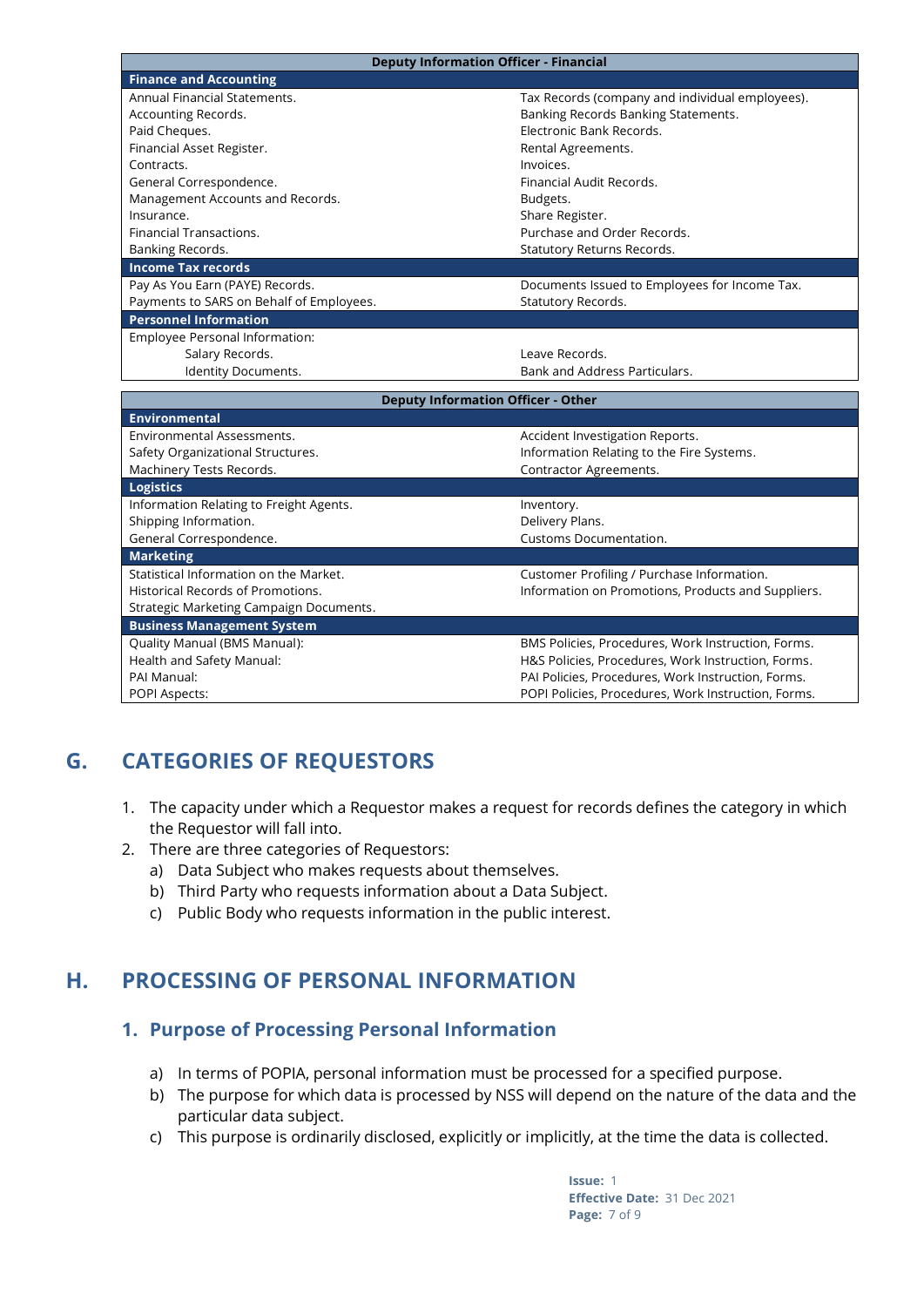#### **2. Description of the Categories of Data Subjects and of the Information or Categories of Information Relating thereto**

- a) NSS may collect information relating to an identifiable, living, natural person, and where it is applicable, an identifiable, existing juristic person, including, but not limited to:
	- i Information relating to the race, gender, sex, pregnancy, marital status, national, ethnic, or social origin, colour, sexual orientation, age, physical or mental health, well-being, disability, religion, conscience, belief, culture, language, and birth of the person.
	- ii Information relating to the education or the medical, financial, criminal or employment history of the person.
	- iii Any identifying number, symbol, e-mail address, physical address, telephone number, location information, online identifier, or other particular assignment to the person.
	- iv The biometric information of the person.
	- v The personal opinions, views, or preferences of the person.
	- vi Correspondence sent by the person that is implicitly or explicitly of a private or confidential nature or further correspondence that would reveal the contents of the original correspondence.
	- vii The views or opinions of another individual about the person.
	- viii The name of the person if it appears with other personal information relating to the person or if the disclosure of the name itself would reveal information about the person.

#### **3. Categories of Data Subjects**

- a) NSS holds information and records on the following categories of data subjects:
	- i Customers of NSS.
	- ii Employees / personnel of NSS.
	- iii Independent contractors of NSS.
	- iv Suppliers of NSS.
	- v Any third party with whom NSS conducts business.

#### **4. Categories of Recipients to Whom Personal Information may be Supplied**

- a) Depending on the nature of the personal information, NSS may supply information or records to the following categories of recipients:
	- i Statutory oversight bodies, regulators or judicial commissions of enquiry making a request for data.
	- ii Any court, administrative or judicial forum, arbitration, statutory commission, or ombudsman making a request for data or discovery in terms of the applicable rules.
	- iii South African Revenue Services, or another similar authority.
	- iv Third party employment enquiries regarding employment status and period(s) at NSS.
	- v Anyone making a successful application for access in terms of PAIA or POPIA.

#### **5. Transborder Flows of Personal Information**

- a) NSS stores electronic information, including personal information of data subjects, in the 'cloud', the servers of which are located inside the borders of the Republic of South Africa ("RSA").
- b) Due care is taken in the selection of appropriate cloud service providers to ensure compliance with the POPIA and protect the privacy of data subjects.